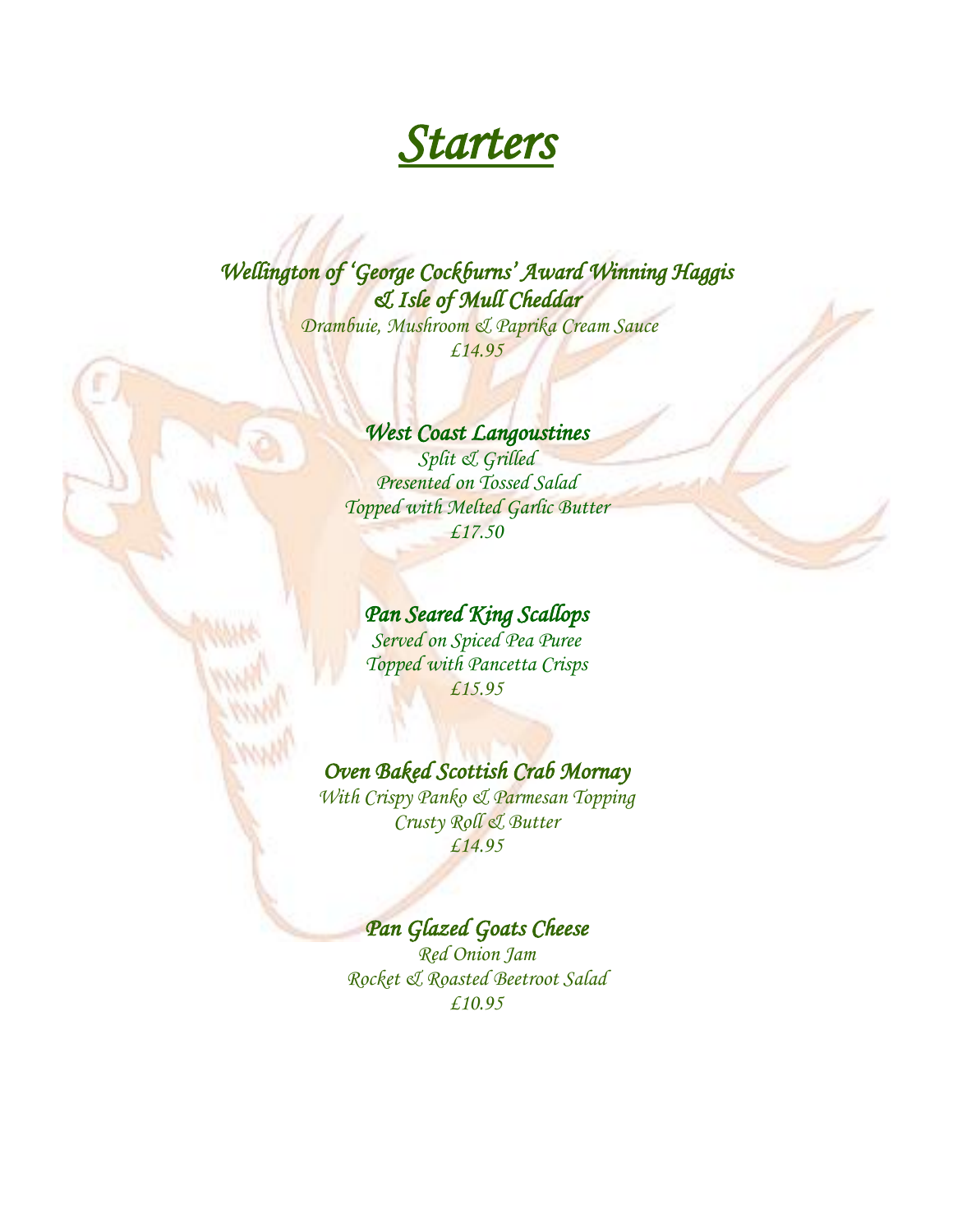# *28 Day Matured Scotch Beef*

# *10oz Sirloin*

*Grilled to your liking & Served with: Seasoned Chunky Chips Roasted Tomato Sautéed Mushrooms Green Vegetables £28.50*

# *8oz Beef Fillet*

*Pan Seared with Butter & Thyme Served with Seasoned Chunky Chips Roasted Tomato Sautéed Mushrooms Green Vegetables £32.50*

# *Freshly Prepared Sauces*

*Crushed Pink Peppercorn & Brandy Or Tain Blue Murder Cheese & Chive £4.95*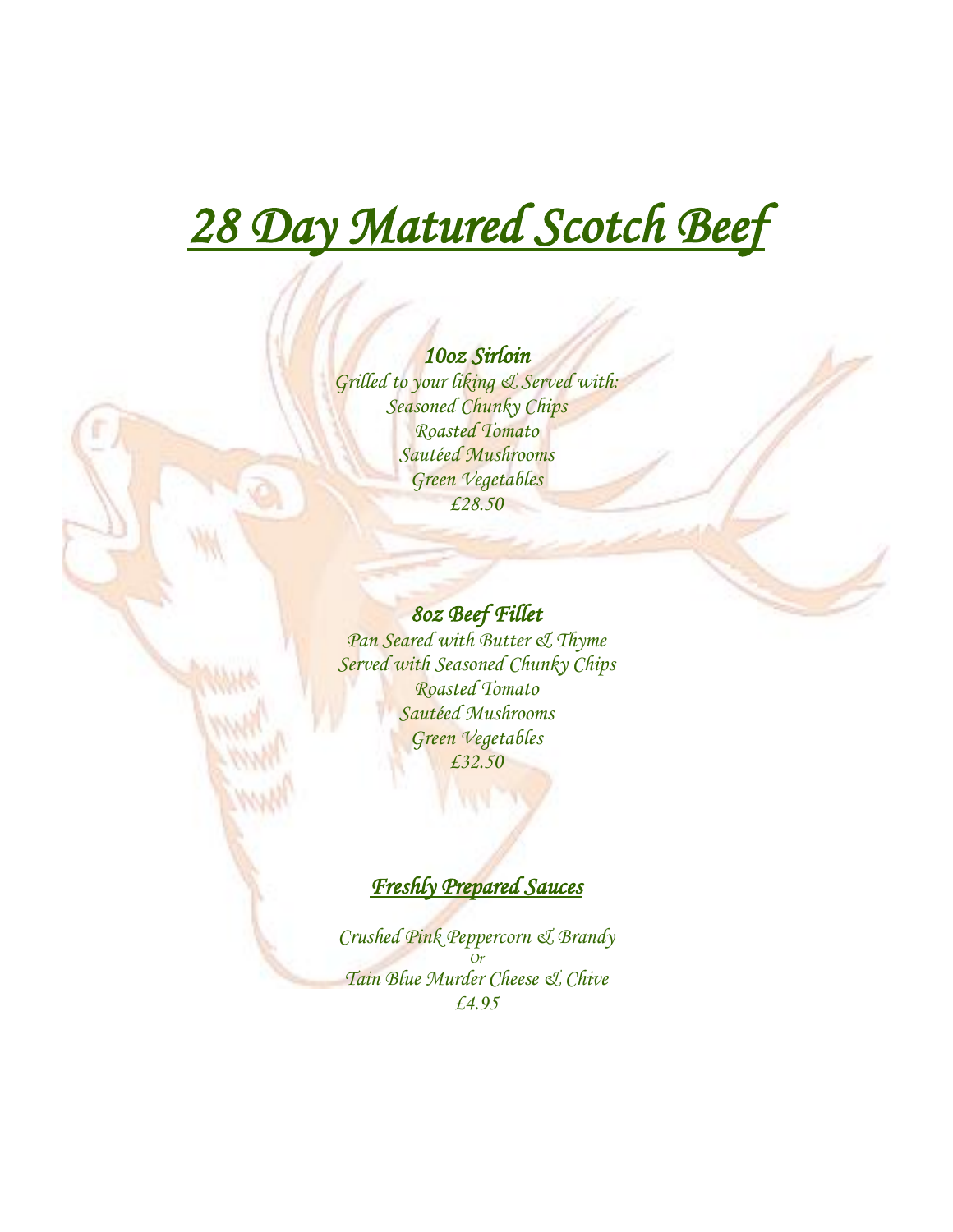

# *Pan Roasted Breast of Gressingham Duck*

*Potatoes Roasted in Duck Fat with Rosemary & Garlic Selection of Buttered Vegetables, Carrot Puree Orange & Grand Marnier Sauce £26.50*

#### *Highland Venison Tenderloin*

*Roasted with Thyme & Butter & Presented on Tain Blue Murder Mash Served with Buttered Vegetables & Redcurrant & Red Wine Sauce £27.95*

# *Pan Roasted Breast of Grampian Chicken*

*Roast Maris Piper Potatoes Selection of Buttered Vegetables Madeira Wine & Mushroom Sauce £23.95*

## *West Coast Langoustines*

*Split & Grilled & Presented on Tossed Salad Topped with Melted Garlic Butter & Served with Parsley Potatoes £32.50*

#### *Pan Roasted Scottish Halibut*

*Served with Crushed & Buttered New Potatoes Asparagus Tips, Pea puree & Spinach Cream £27.95*

#### *Pan Seared King Scallops*

*Served on Spiced Pea Puree & Topped with Pancetta Crisps Served with Sautee Potatoes £28.50*

# *West Coast Lobster Thermidor*

*Served with Parsley Potatoes & Tossed Mixed Salad £39.50*